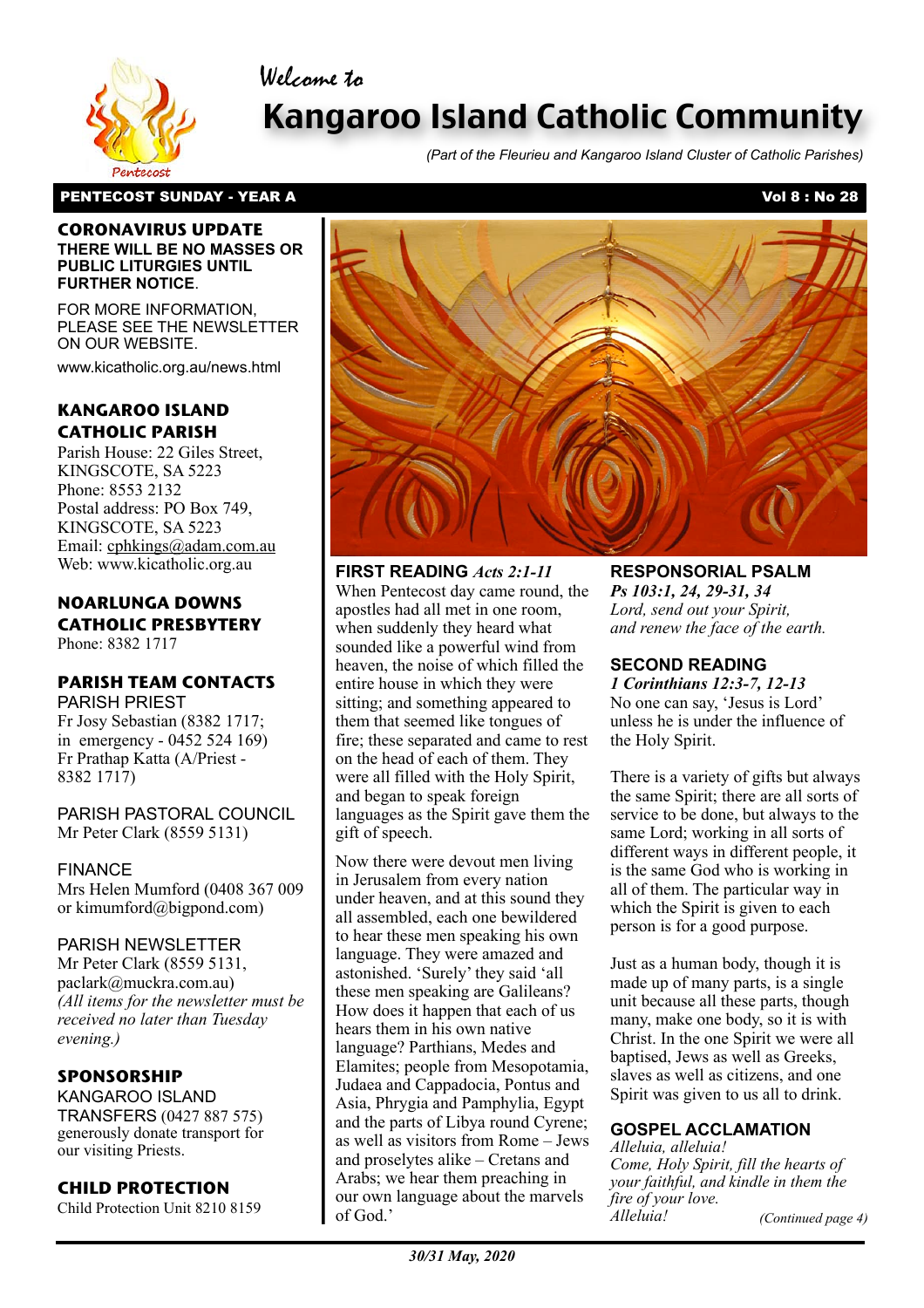#### **PLEASE KEEP THESE PEOPLE IN YOUR PRAYERS**

**Sick:** Mei Kuen Sexton, Fr Peter Milburn, Toni Langridge, Damian Baynes, Charles Gorman, Dalton Baynes, Roy Gaton

**May anniversaries:** Bill Berden, Mary Bradley, Peter Bradley, Baby Burden, Henry Carslake, Bob Clare, Charles Darcy, Timothy Hamm, Lorraine Holohan, Brian Kildea, Mildred Lashmar, Anthony Lonzar, Peter Lonzar, Dorothy McMahon, John Reynolds, Vikki Reynolds, Fiona Smith, Ann Wallace, Sr. Pauline Wallace, John Williams, Heather Willmott, Ross Wohling and all the faithful departed.

*May all our sick parishioners, relatives and friends know the healing love of Christ through our actions and His healing presence.*

**COLLECTIONS DIRECT PAYMENTS**

If you would like to organise your Church donations via bank transfer there are a couple of ways you can go about this.

1. If you bank online, you can set up periodic, direct payments yourself. Again, you will need to do this twice - once for the first collection and again for second. Acc: Kangaroo Island Catholic Parish BSB: 085-005 Acc No: 918 111 484

Ref: Your surname, initials and *First* or *General*

2. Periodic regular payments may also be organised with your bank. Take the account details (above) with you and bank staff can set it up for you.

**NB:** *First* collection is for the support of our Priests and *General* (second at our Masses) is for the support of our Parish.

If you need more information or help, please contact Helen Mumford or Peter Clark.

\*\*\*\*\*

- *• Me: (sobbing my heart out, eyes swollen, nose red) ….. I can't see you anymore …. I am not going to let you hurt me like this again! Trainer: It was one sit up! You did one sit up!*
- *• What do we learn from cows, buffalos and elephants? It's impossible to reduce weight by eating green grass and salads and walking.*



# **New dawn for Catholic Church**

THE new Catholic Archbishop of Adelaide, Patrick O'Regan, has been officially installed at a special service in St Francis Xavier's Cathedral.

Yesterday's ceremony was conducted by Apostolic Administrator Bishop Greg O'Kelly with just a few representatives of the Adelaide Archdiocese present because of COVID-19 restrictions.

The ceremony would normally attract more than 2000 people, including priests and bishops from around Australia. Bishop O'Kelly formally installed Archbishop O'Regan by reading the Papal Bull,

which affirms the authority of the Pope as the heir of Saint Peter and Vicar of Christ over all human authorities.

Bishop O'Kelly offered the new archbishop "the warmest of welcomes" to the church's "shepherd". During his homily, Archbishop O'Regan noted the effect of the pandemic on the community. "The world in so many ways has been turned upside down," he said. "This year it's been hard for us to find just where this new life, this hope ... and the glory of God is.

"It seems COVID for all its distractions and difficulties ... has also given us a chance to pause, to take more time, to see what's more important."

Archbishop O'Regan, from Bathurst, NSW, was ordained in 1983 and consecrated as Bishop of Sale in 2015. He is the ninth archbishop of the Adelaide archdiocese.

Among attendees were Administrator Delegate Father Philip Marshall and Cathedral Administrator Father Anthoni Adimai SdM. *Reprinted from* 

\*\*\*\*\*

*"The Advertiser" 26/05/2020*

# **NATIONAL RECONCILIATION WEEK**

*May 27 - June 3*  We pray that all in this land will find ways to move ahead with mercy and justice, determined to bridge the gap wherever we see it, and so enhance the opportunities for indigenous children, youths and young adults to advance in their culture, spirituality and traditions.

#### **LIVE STREAMING AND TV BROADCASTING OF MASSES**

The Archdiocese will continue to live stream Sunday Mass at 10am from St Francis Xavier's Cathedral. These Masses can be viewed live and on demand on the home page of [www.adelaide.catholic.org.au.](http://www.adelaide.catholic.org.au) For those without internet access the Sunday Mass is replayed on Channel 44 at 4pm every week.An interstate service is screened live every week on Channel 10 at 6am. Mass for up to 20 people is being held five times a day from Monday to Saturday in the Cathedral. Visit [www.adelcathparish.org](http://www.adelcathparish.org) for more detailed information.

#### **THRESHOLD @HOME**  *Music Performance Series*

*Facebook Live Tuesdays at 8pm* Check out performances from young Catholic musicians from across the Archdiocese of Adelaide every Tuesday night from 8pm at [www.facebook.com/](http://www.facebook.com/cathyouthadelaide/live)

[cathyouthadelaide/live](http://www.facebook.com/cathyouthadelaide/live). Interested in being a performer on Threshold @Home? Contact Peter: [peter.bierer@cesa.catholic.edu.au](mailto:peter.bierer@cesa.catholic.edu.au)

> **COVID-19 PHONE COUNSELLING**  *Now available by appointment* Phone Centacare Catholic Family Services - 8215 6700.



Donations can still be made online at [www.vinnies.org.au/donate,](http://www.vinnies.org.au/donate) by phoning 13 18 12 or by sending a cheque or money order to St Vincent de Paul, GPO Box 1804 Adelaide, SA, 5001

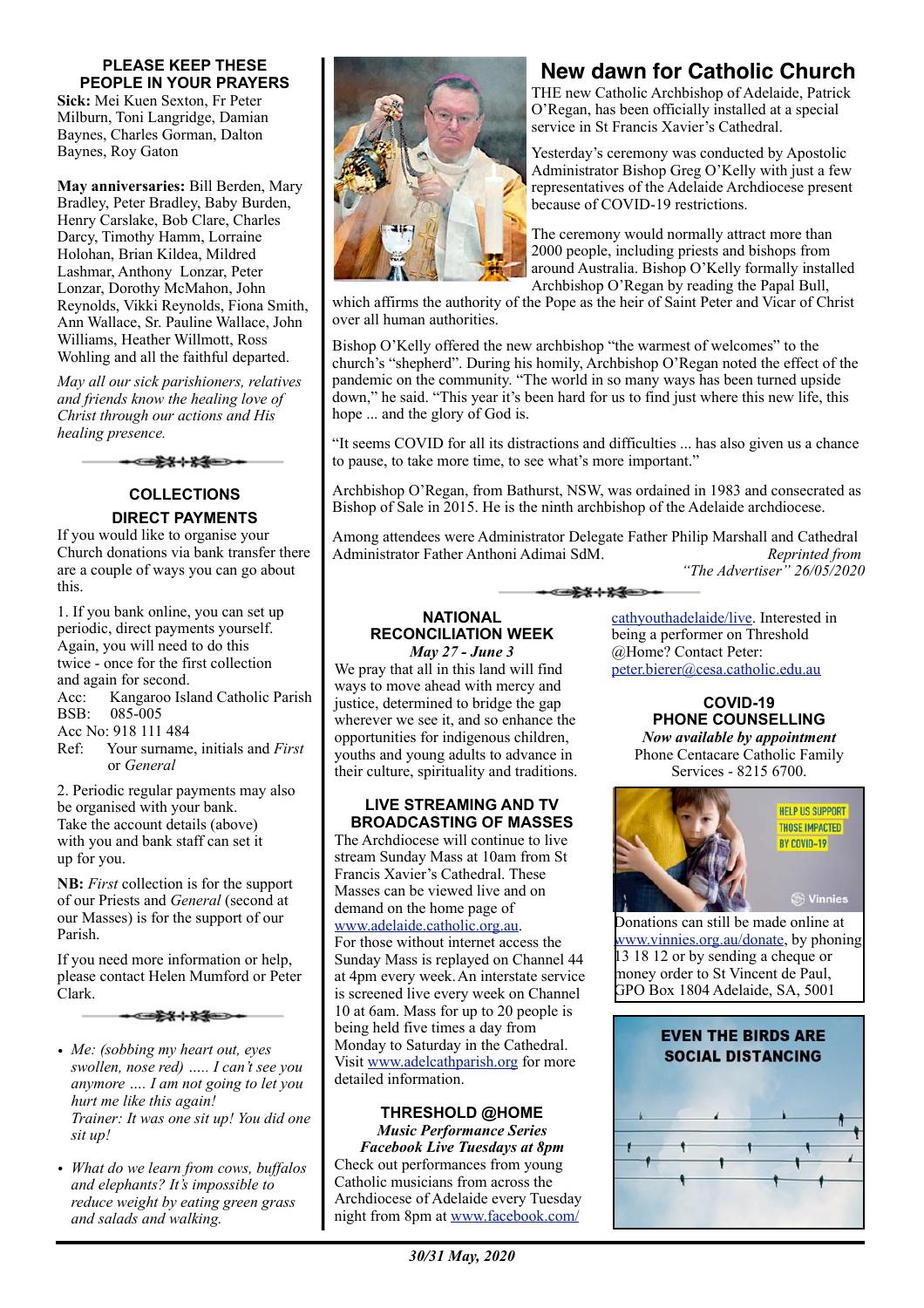# **Ron Rolheiser column**



*Ronald Rolheiser, a Roman Catholic priest and member of the Missionary Oblates of Mary Immaculate, is president of the Oblate School of Theology in San Antonio, Texas. He is a community-builder, lecturer and writer. His books are popular throughout the English-speaking world and his weekly column is carried by more than sixty newspapers worldwide*

# **FAITHFUL FRIENDSHIP**

I grew up in a close family and one of hardest things I ever did was to leave home and family at the age of seventeen to enter the novitiate of the *Missionary Oblates of Mary Immaculate.* That novitiate year wasn't easy. I missed my family intensely and stayed in touch with them insofar as the rules and communication of the day allowed. I wrote a letter home every week and my mother wrote back to me faithfully each week. I still have and cherish those letters. I had left home but stayed in touch, a faithful family member.

But my life became a lot more complex and socially demanding after that. I moved to a seminary and began to live in a community with sixty others, with people entering and leaving constantly throughout my seven years there so that by the time I'd finished my seminary training I had lived in close community with over one hundred different men. That brought its own challenges. People you'd grown close to would leave the community to be replaced by others so that each year there was a new community and new friendships.

In the years following seminary, that pattern began to grow exponentially. Graduate studies took me to other countries and brought a whole series of new persons into my life, many of whom became close friends. In more than forty years of teaching I have met with several thousand students and made many friends among them. Writing and public lectures have brought thousands of people into my life. Though most of them passed through my life without meaningful connection, some became lifelong friends.

I share this not because I think it's unique, but rather because it's typical. Today that's really

everyone's story. More and more friends pass through our lives so that at a point the question necessarily arises: how does one remain faithful to one's family, to old friends, former neighbors, former classmates, former students, former colleagues, and to old acquaintances? What does fidelity to them ask for? Occasional visits? Occasional emails, texts, calls? Remembering birthdays and anniversaries? Class reunions? Attending weddings and funerals?

</u>

Obviously doing these would be good, though that would also constitute a full-time occupation. Something else must be being asked of us here, namely, a fidelity that's not contingent on emails, texts, calls, and occasional visits. But what can lie deeper than tangible human contact? What can be more real than that? The answer is fidelity, fidelity as the gift of a shared moral soul, fidelity as the gift of trust, and fidelity as remaining true to who you were when you were in tangible human community and contact with those people who are no longer part of your daily life. That's what it means to be faithful.

It is interesting how the Christian scriptures define community and fidelity. In the *Acts of the Apostles* we read that before Pentecost those in the first Christian community were all "huddled in one room". And here, though physically together, ironically they were not in real community with each other, not really a family, and not really faithful to each other. Then after receiving the Holy Spirit, they literally break out of that one room and scatter all over the earth so that many of them never see each other again and now, geographically at a distance from each other, ironically they become real family, become a genuine community, and live in fidelity to each other.

At the end of the day, fidelity is not about now often you physically connect with someone but about living within a shared spirit. Betrayal is not a question of separation by distance, of forgetting an anniversary or a birthday, or of not being able to stay in touch with someone you cherish. Betrayal is moving away from the truth and virtue you once shared with that person you cherish. *Betrayal is a change of soul*. We are unfaithful to family and friends when we become a different person morally so as to no longer share a common spirit with them.

You can be living in the same house with someone, share daily bread and conversation with him or her, and not be a faithful family member or friend; just as you can be a faithful friend or family member and not see that friend or family member for forty years. Being faithful in remembering birthdays is wonderful, but fidelity is more about remembering who you were when that birth was so special to you. Fidelity is about maintaining moral affinity.

To the best of my abilities, I try to stay in contact with the family, old friends, former neighbors, former classmates, former students, former colleagues, and old acquaintances. Mostly it's a bit beyond me. So I put my trust in moral fidelity. I try as best I can to commit myself to keeping the same soul I had when I left home as a young boy and which characterized and defined me when I met all those wonderful people along the way.

*You can read, or download, Ron Rolheiser's weekly columns from his website at: www.ronrolheiser.com*